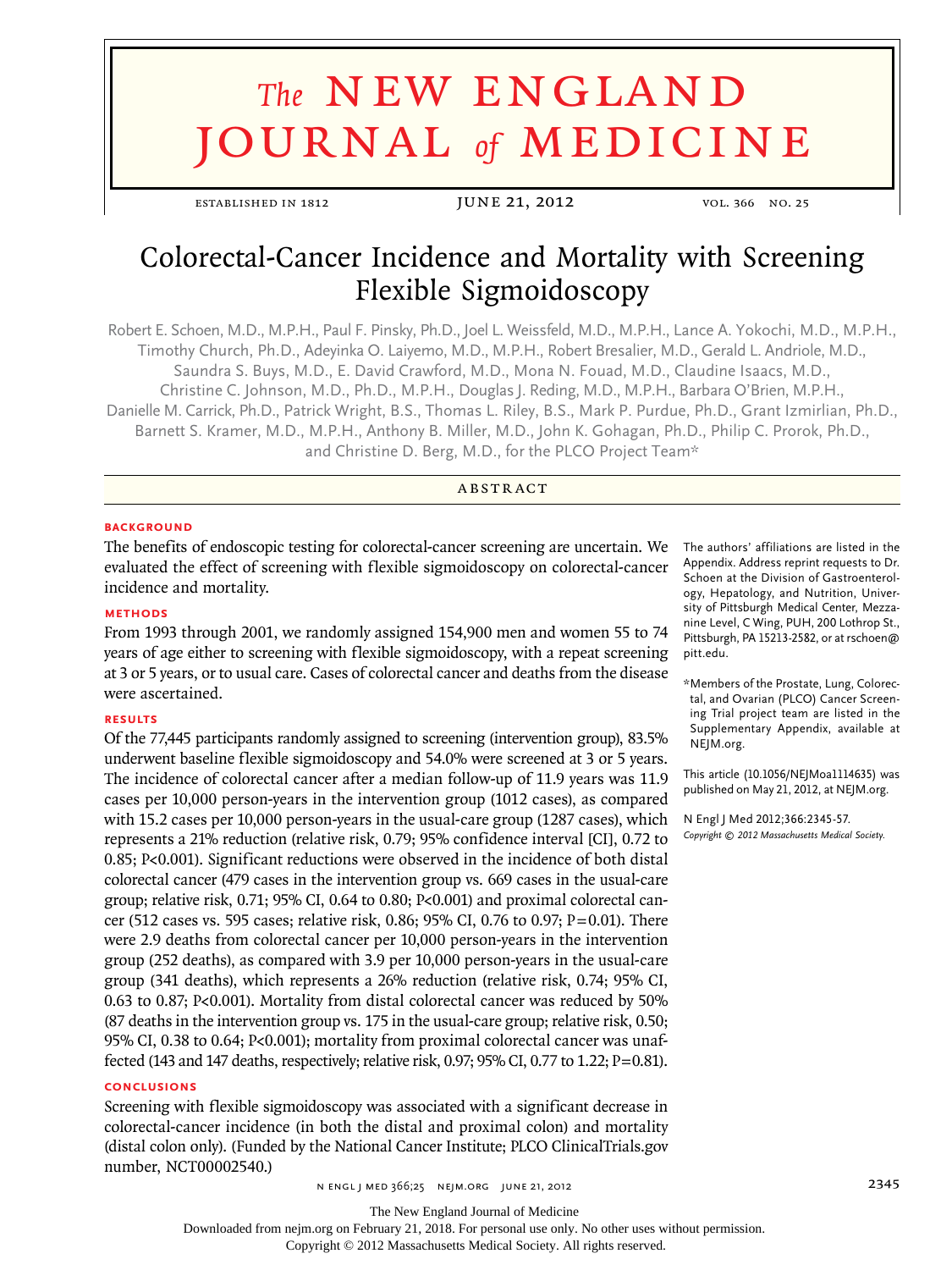COLORECTAL CANCER IS THE SECOND leading cause of cancer-related deaths in the United States.<sup>1</sup> Colorectal-cancer mortality<sup>2-4</sup> and incidence<sup>5,6</sup> are reduced with screenleading cause of cancer-related deaths in the United States.<sup>1</sup> Colorectal-cancer moring by means of fecal occult-blood testing. Endoscopic screening with flexible sigmoidoscopy or colonoscopy is more sensitive than fecal testing for the detection of adenomatous polyps, the precursor lesions of colorectal cancer.7-9 Three European randomized trials of flexible sigmoidoscopy have been performed.<sup>10</sup> In the United Kingdom, onetime screening with flexible sigmoidoscopy significantly reduced the incidence of colorectal cancer (by 23%) and associated mortality (by 31%). $11$  In Italy, an 18% reduction in incidence and a nonsignificant 22% reduction in mortality were observed,<sup>12</sup> whereas in Norway, no benefit was observed after 7 years of follow-up.<sup>13</sup>

In the United States, the multicenter, randomized Prostate, Lung, Colorectal, and Ovarian (PLCO) Cancer Screening Trial evaluated flexible sigmoidoscopy in comparison with usual care. Two screenings with flexible sigmoidoscopy were offered, 3 or 5 years apart. Previous reports have described the outcome from the first screening<sup>10</sup> and the yield from both screenings.14 We report here on the effect of screening flexible sigmoidoscopy on the incidence of distal and proximal colorectal cancer and related mortality.

#### METHODS

## **Study Design**

A total of 154,900 men and women 55 to 74 years of age were enrolled from 1993 through 2001; they provided written informed consent and completed baseline questionnaires. The primary exclusion criteria were a history of prostate, lung, colorectal, or ovarian cancer; ongoing treatment for any type of cancer except basal-cell or squamous-cell skin cancer; and, beginning in 1995, assessment by means of a lower endoscopic procedure (flexible sigmoidoscopy, colonoscopy, or barium enema examination) in the previous 3 years. Further details, including data on recruitment through mass mailing, have been reported previously.15,16 Randomization was performed in blocks stratified according to screening center, age, and sex. The study was sponsored by the National Cancer Institute. All the authors vouch for the accuracy of the data and the fidelity of the study to the protocol. The protocol and statistical analysis plan are available with the full text of this article at NEJM.org.

Participants in the intervention group were offered flexible sigmoidoscopy at baseline and at 3 years (for those who underwent randomization before April 1995) or at 5 years. Repeat screening in persons who received a diagnosis of colorectal cancer or adenoma after the initial screening was discouraged but did occur<sup>14</sup> (see Fig. S1 in the Supplementary Appendix, available at NEJM.org). Physicians and nurse examiners followed standardized procedures for flexible sigmoidoscopic examinations. An examination was considered to be positive if a polyp or mass was detected. Biopsies were not routinely performed. Participants were referred to their primary care physicians for decisions regarding diagnostic follow-up. Medical records related to follow-up, a diagnosis of cancer, and cancer complications were collected.

Death from colorectal cancer was the primary end point. Secondary end points included colorectal-cancer incidence, cancer stage, survival, harms of screening, and all-cause mortality. All cancers and deaths were ascertained primarily by means of a mailed Annual Study Update questionnaire. Participants who did not return questionnaires were contacted by repeat mailing or telephone. Cancer incidence, stage, and location were verified from medical records.17 Information on vital status was supplemented by periodic linkage to the National Death Index. Deaths that were potentially related to prostate, lung, colorectal, or ovarian cancer were reviewed in a blinded fashion, in an end-point adjudication process.18 Colorectal-cancer deaths included deaths due to colorectal cancer and those due to its treatment. Carcinoid tumors were included as colorectal-cancer cases. Cancers located in the rectum through the splenic flexure were defined as distal, and those in the transverse colon through the cecum were defined as proximal. A screening-detected cancer was defined as a colorectal cancer diagnosed within 1 year after a positive flexible sigmoidoscopic examination.

#### **Assessment of Study-Group Contamination**

Colorectal screening with flexible sigmoidoscopy or colonoscopy outside the study protocol, performed for routine care (contamination), was assessed with the use of biennially and, later, annually administered health-status questionnaires. In total, 13,788 randomly selected participants (10,077 in the usual-care group and 3711 in the intervention group) were included in the analysis. Verification of reported procedures was not obtained. To estimate contamination in the usual-care group

The New England Journal of Medicine

Downloaded from nejm.org on February 21, 2018. For personal use only. No other uses without permission.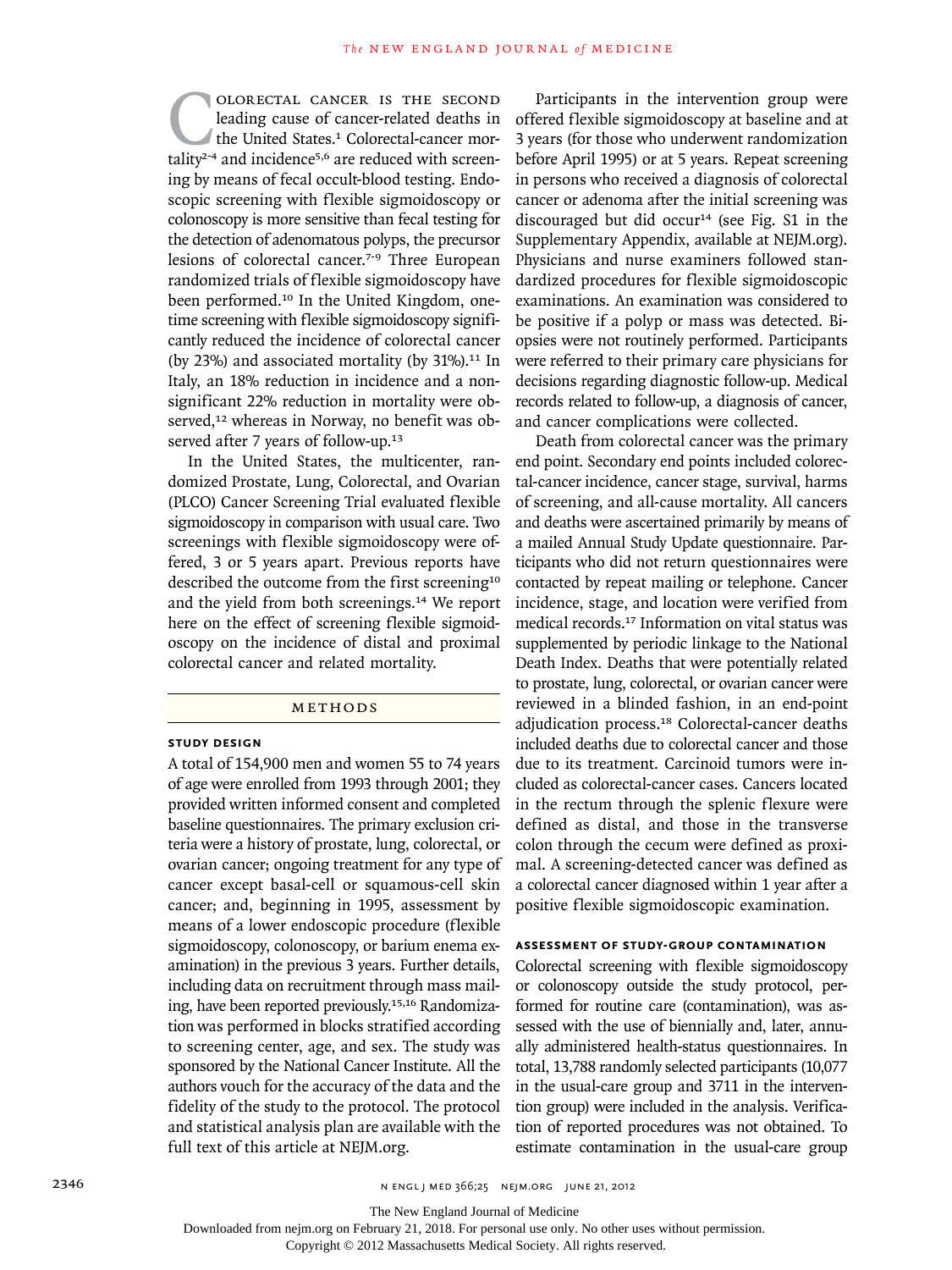during the screening phase (study years 0 through 5), we determined the proportion of participants at study years 5 and 6 who reported having undergone routine endoscopic testing in the previous 5 years. Contamination by colonoscopy in the intervention group during the screening phase was defined as routine colonoscopy in participants without a positive flexible sigmoidoscopic examination and was estimated from reports on colonoscopy in a subgroup of 1392 participants in the intervention group.19,20 To estimate use of colonoscopy after the screening phase, we determined the proportion of participants in each group in study years 11 through 13 who reported having undergone routine colonoscopic testing in the previous 5 years.

## **Statistical Analysis**

The primary analysis was an intention-to-screen comparison of colorectal-cancer mortality between the study groups. Event rates were defined as the number of events (cancers or deaths) divided by person-years. For mortality, person-years were measured from randomization to the date of death or the date of last follow-up (censoring date), and for incidence, person-years were measured from randomization to the date of diagnosis, death, or censoring, whichever came first. Data were censored on December 31, 2009, or at 13 years from randomization, whichever came first.

The trial was designed to have 90% power to detect a 15% or greater relative reduction in colorectal-cancer mortality in the intervention group, as compared with the usual-care group, on the assumption of at least 85% compliance with screening in the intervention group and no more than 15% contamination among participants in the usual-care group.<sup>15</sup>

We calculated the pointwise confidence intervals for incidence-rate and mortality ratios assuming a Poisson distribution for the number of events and, through asymptotic methods, a normal distribution for the logarithm of the ratio.<sup>21</sup> The number needed to invite for screening to prevent one colorectal-cancer death or case was defined as the number of intervention-group participants divided by the difference in colorectal-cancer deaths or cases between groups. The adjusted, sequential P value and confidence interval for the colorectalcancer mortality ratio were derived in accordance with the sequential design and the weighted method used to monitor the trial, which allows for a varying rate ratio.22 An interim analysis plan was used to monitor the primary end point for efficacy and futility. We assessed the between-group difference in mortality with the use of a weighted log-rank test, incorporating increasing weights that were proportional to the pooled mortality. The weighted statistic was chosen because of the presumed delay in the effect of screening on colorectal-cancer mortality. The monitoring design stipulated a one-sided efficacy boundary, constructed by means of the Lan–DeMets procedure with an O'Brien–Fleming spending function,<sup>23</sup> and a nonbinding futility boundary was constructed with the use of stochastic curtailment<sup>24</sup> (see the Supplementary Appendix). All analyses were performed with SAS/STAT software, version 9 (SAS Institute),<sup>25</sup> or R software, version 2.12.0 (R Development Core Team).<sup>26</sup>

# **RESULTS**

#### **Characteristics of the Participants and Use of Screening**

A total of 77,445 participants were randomly assigned to flexible sigmoidoscopy, and 77,455 to usual care. The baseline characteristics of the participants were similar in the two study groups (Table 1); the median follow-up time was 11.9 years, and the mean follow-up time was 11.0 years. Vital status within a year after the data-cutoff date was known for 99.9% of participants, and compliance with the Annual Study Update questionnaire was 93.8%. Randomization and follow-up are shown in Figure S1 in the Supplementary Appendix.

In the intervention group, 83.5% of the participants (64,653) underwent baseline screening and 54.0% (41,858) underwent subsequent screening. A total of 86.6% of participants (67,071) underwent at least one flexible sigmoidoscopic screening, and 50.9% (39,440) underwent two screenings; in 28.5% of participants (22,083), at least one screening was positive for a polyp or mass. Of participants with abnormal screening results, 80.5% underwent a diagnostic intervention within 1 year, 95.6% of whom underwent colonoscopy; the rate of colonoscopy performed as a direct effect of screening with flexible sigmoidoscopy was 21.9%.

# **Colorectal-Cancer Incidence and Mortality According to Study Group**

Table 2 shows colorectal-cancer incidence and mortality in the intervention group as compared with the usual-care group. The incidence of colorectal cancer was 11.9 cases per 10,000 person-years in the intervention group (1012 cases), as compared

n engl j med 366;25 nejm.org june 21, 2012 2347

The New England Journal of Medicine

Downloaded from nejm.org on February 21, 2018. For personal use only. No other uses without permission.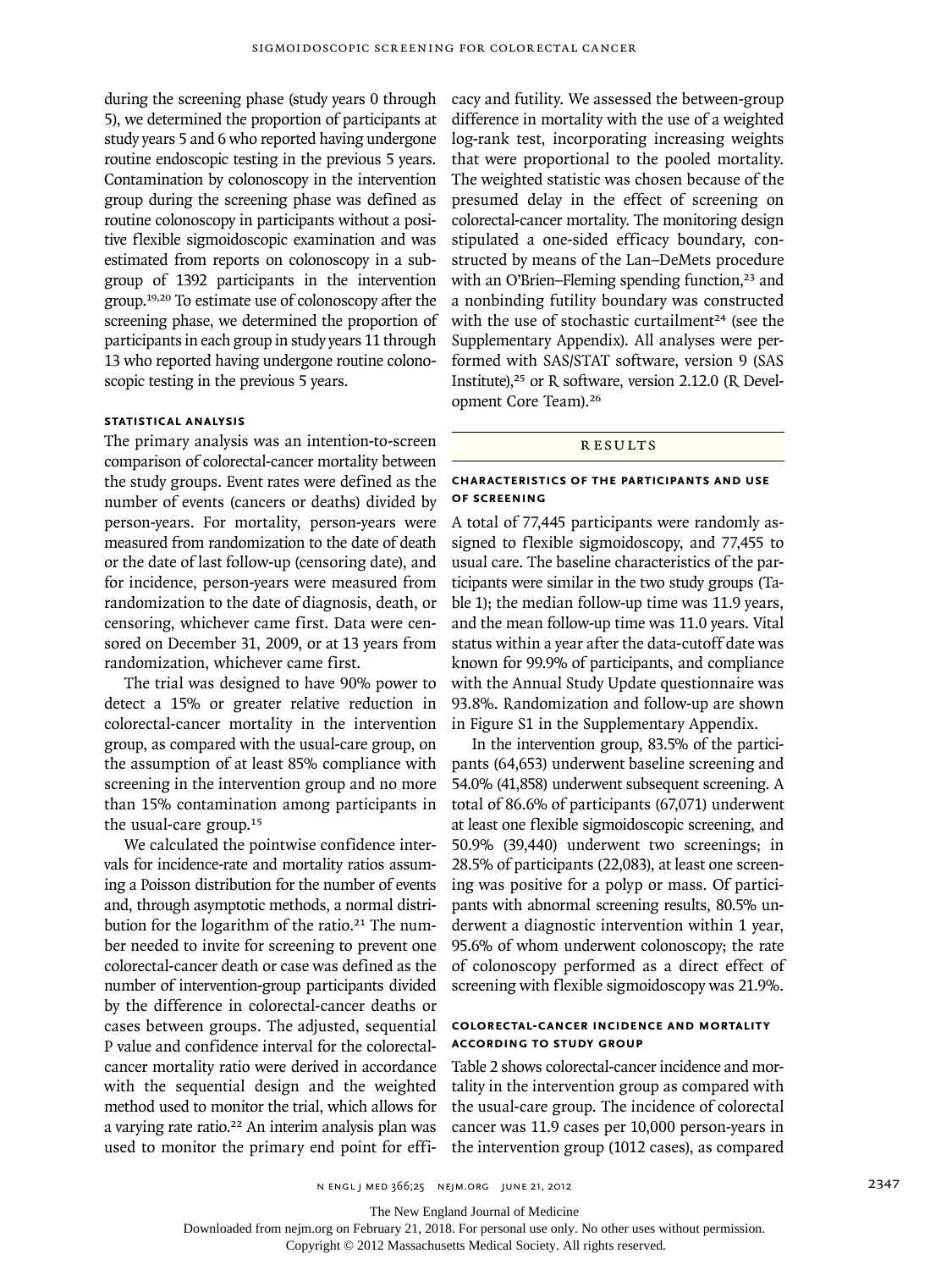with 15.2 cases per 10,000 person-years in the usual-care group (1287 cases), which represents a 21% reduction (relative risk, 0.79; 95% confidence interval [CI], 0.72 to 0.85; P<0.001). Significant reductions were observed in the incidence of both distal colorectal cancer (479 cases in the intervention group vs. 669 cases in the usual-care group; relative risk, 0.71; 95% CI, 0.64 to 0.80; P<0.001) and proximal colorectal cancer (512 cases vs. 595

cases; relative risk, 0.86; 95% CI, 0.76 to 0.97; vs. 625 cases, relative risk, 0.79; 95% CI, 0.71 to  $P=0.01$ ). The relative risk of colorectal cancer among men was 0.73 (95% CI, 0.66 to 0.82) and among women 0.86 (95% CI, 0.76 to 0.98), with a borderline significant interaction between sex and study-group assignment ( $P=0.052$ ). The reduction in the incidence of colorectal cancer was similar for participants 55 to 64 years of age (518 cases vs. 662 cases; relative risk, 0.78; 95% CI, 0.69 to 0.87) and for those 65 to 74 years of age (494 cases

| Table 1. Characteristics of the Study Participants.* |                                                 |                                            |  |  |  |  |  |
|------------------------------------------------------|-------------------------------------------------|--------------------------------------------|--|--|--|--|--|
| Characteristic                                       | Flexible-Sigmoidoscopy Group<br>$(N = 77, 445)$ | <b>Usual-Care Group</b><br>$(N = 77, 455)$ |  |  |  |  |  |
|                                                      | no. of participants (%)                         |                                            |  |  |  |  |  |
| Sex                                                  |                                                 |                                            |  |  |  |  |  |
| Female                                               | 39,105 (50.5)                                   | 39,111 (50.5)                              |  |  |  |  |  |
| Male                                                 | 38,340 (49.5)                                   | 38,344 (49.5)                              |  |  |  |  |  |
| Age                                                  |                                                 |                                            |  |  |  |  |  |
| 55-59 yr                                             | 25,851 (33.4)                                   | 25,839 (33.4)                              |  |  |  |  |  |
| $60 - 64$ yr                                         | 23,783 (30.7)                                   | 23,771 (30.7)                              |  |  |  |  |  |
| 65-69 yr                                             | 17,457 (22.5)                                   | 17,473 (22.6)                              |  |  |  |  |  |
| 70-74 yr                                             | 10,354 (13.4)                                   | 10,372 (13.4)                              |  |  |  |  |  |
| Race or ethnic group+                                |                                                 |                                            |  |  |  |  |  |
| White (non-Hispanic)                                 | 66,874 (86.4)                                   | 65,708 (84.8)                              |  |  |  |  |  |
| Black (non-Hispanic)                                 | 3,883(5.0)                                      | 3,825(4.9)                                 |  |  |  |  |  |
| Hispanic                                             | 1,421(1.8)                                      | 1,397(1.8)                                 |  |  |  |  |  |
| Asian                                                | 2,791(3.6)                                      | 2,785(3.6)                                 |  |  |  |  |  |
| Other or unknown                                     | 2,476 (3.2)                                     | 3,740(4.8)                                 |  |  |  |  |  |
| <b>Educational level</b>                             |                                                 |                                            |  |  |  |  |  |
| High-school graduate or less                         | 22,892 (29.6)                                   | 22,583 (29.2)                              |  |  |  |  |  |
| Some college                                         | 25,935 (33.5)                                   | 25,585 (33.0)                              |  |  |  |  |  |
| College graduate                                     | 26,659 (34.4)                                   | 25,915 (33.5)                              |  |  |  |  |  |
| Unknown                                              | 1,959(2.5)                                      | 3,372(4.4)                                 |  |  |  |  |  |
| Prior FOBT <sub>*</sub>                              |                                                 |                                            |  |  |  |  |  |
| Yes                                                  | 29,244 (37.8)                                   | 29,890 (38.6) §                            |  |  |  |  |  |
| No                                                   | 43,858 (56.6)                                   | 42,223 (54.5)                              |  |  |  |  |  |
| Unknown                                              | 4,343(5.6)                                      | 5,342(6.9)                                 |  |  |  |  |  |
| Prior lower GI endoscopy                             |                                                 |                                            |  |  |  |  |  |
| Yes                                                  | 9,736(12.6)                                     | 10,113(13.1)                               |  |  |  |  |  |
| No                                                   | 64,653 (83.5)                                   | 62,997 (81.3)                              |  |  |  |  |  |
| Unknown                                              | 3,056(3.9)                                      | 4,345(5.6)                                 |  |  |  |  |  |
| Either prior FOBT or prior lower GI endoscopy        |                                                 |                                            |  |  |  |  |  |
| Yes                                                  | 31,511 (40.7)                                   | 31,990 (41.3) §                            |  |  |  |  |  |
| No                                                   | 40,648 (52.5)                                   | 39,161 (50.6)                              |  |  |  |  |  |
| Unknown                                              | 5,286(6.8)                                      | 6,304(8.1)                                 |  |  |  |  |  |

2348 n engl j med 366;25 nejm.org june 21, 2012

The New England Journal of Medicine

Downloaded from nejm.org on February 21, 2018. For personal use only. No other uses without permission.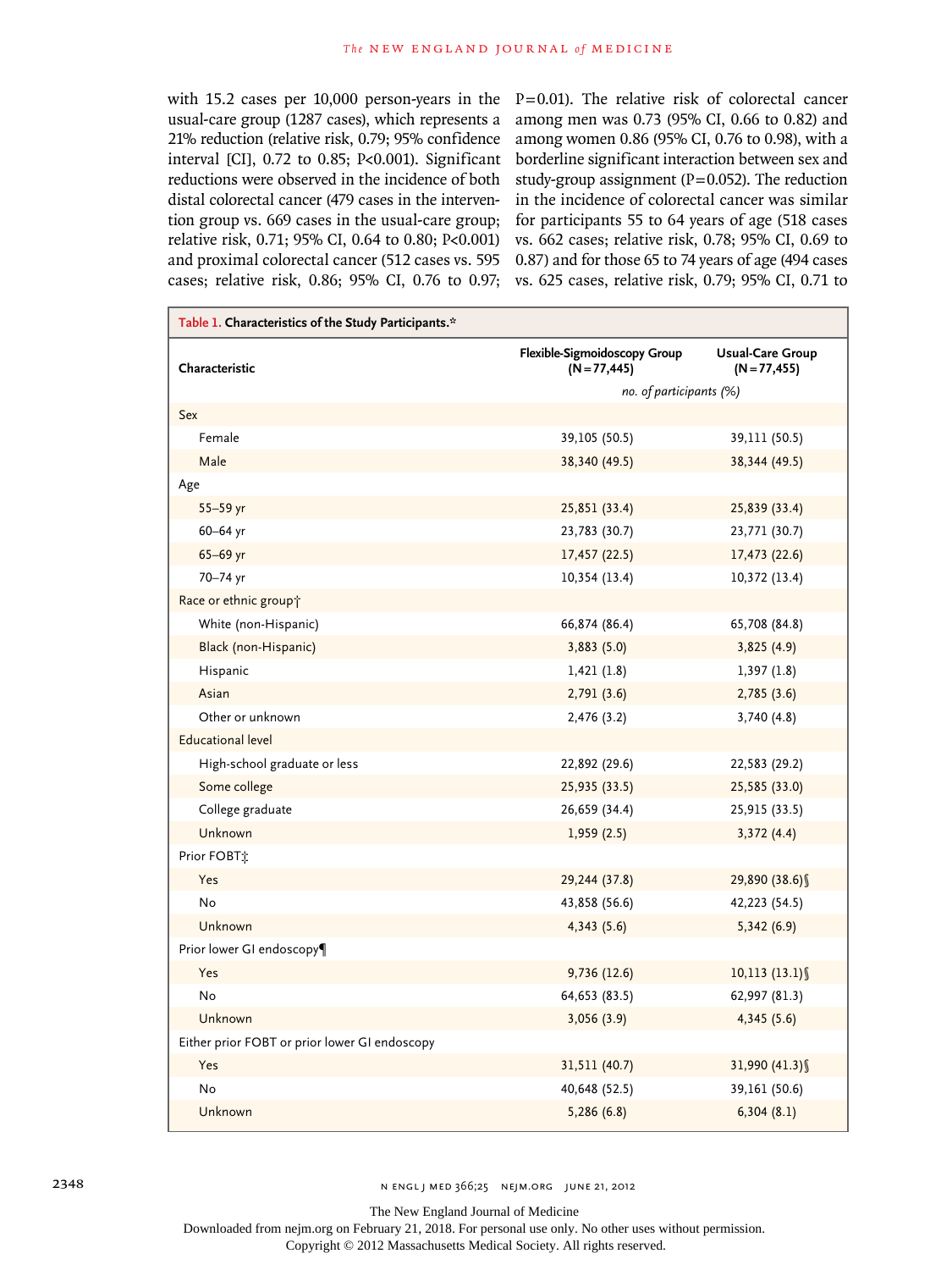| Table 1. (Continued.)                                          |                                                 |                                            |  |  |  |
|----------------------------------------------------------------|-------------------------------------------------|--------------------------------------------|--|--|--|
| Characteristic                                                 | Flexible-Sigmoidoscopy Group<br>$(N = 77, 445)$ | <b>Usual-Care Group</b><br>$(N = 77, 455)$ |  |  |  |
|                                                                | no. of participants (%)                         |                                            |  |  |  |
| First-degree relative with colorectal cancer                   |                                                 |                                            |  |  |  |
| Yes                                                            | 7,643(9.9)                                      | 7,322(9.5)                                 |  |  |  |
| No                                                             | 65,299 (84.3)                                   | 64,506 (83.3)                              |  |  |  |
| Unknown                                                        | 4,503(5.8)                                      | 5,627(7.3)                                 |  |  |  |
| Daily use of aspirin or ibuprofen in past 12 mo                |                                                 |                                            |  |  |  |
| Yes                                                            | 24,822 (32.1)                                   | 23,949(30.9)                               |  |  |  |
| No                                                             | 50,368 (65.0)                                   | 49,766 (64.3)                              |  |  |  |
| Unknown                                                        | 2,255(2.9)                                      | 3,740(4.8)                                 |  |  |  |
| Aspirin or ibuprofen use $\geq 3-4$ times per wk in past 12 mo |                                                 |                                            |  |  |  |
| Yes                                                            | 33,248 (42.9)                                   | 32,087 (41.4) **                           |  |  |  |
| No                                                             | 41,971 (54.2)                                   | 41,658 (53.8)                              |  |  |  |
| Unknown                                                        | 2,226(2.9)                                      | 3,710(4.8)                                 |  |  |  |

\* There were no significant differences between the groups except as noted. FOBT denotes fecal occult-blood test, and GI gastrointestinal.

Race or ethnic group was determined by self-report.

‡ Prior FOBT indicates a test within 3 years before study entry.

§ P<0.001

Prior lower GI endoscopy indicates sigmoidoscopy, colonoscopy, or barium enema examination within 3 years before randomization.

 $P = 0.03$ 

 $**$  P=0.01

0.89). The number needed to invite for screening in order to prevent 1 case of colorectal cancer was 282 (95% CI, 210 to 427).

Mortality related to colorectal cancer was 2.9 per 10,000 person-years in the intervention group (252 deaths), as compared with 3.9 per 10,000 person-years in the usual-care group (341 deaths), which represents a 26% reduction (relative risk, 0.74; 95% CI, 0.63 to 0.87; P<0.001). Mortality related to distal colorectal cancer was reduced by 50% (87 deaths in the intervention group vs. 175 in the usual-care group; relative risk, 0.50; 95% CI, 0.38 to 0.64; P<0.001), but mortality related to proximal colorectal cancer (143 vs. 147 deaths, respectively; relative risk, 0.97; 95% CI, 0.77 to 1.22;  $P=0.81$ ) was unaffected. Men had a 34% reduction in colorectal cancer mortality (139 vs. 211 deaths; relative risk, 0.66; 95% CI, 0.53 to 0.81) and women a 13% reduction (113 vs. 130 deaths; relative risk, 0.87; 95% CI, 0.68 to 1.12); the interaction between sex and study-group assignment was not significant  $(P=0.10)$ . The relative risks for colorectal-cancer mortality among par-

ticipants 55 to 64 years of age and 65 to 74 years of age were 0.84 (95% CI, 0.67 to 1.06) and 0.65 (95% CI, 0.52 to 0.82), respectively  $(P=0.11$  for the interaction between age and study-group assignment). The number needed to invite for screening in order to prevent 1 colorectal-cancer death was 871 (95% CI, 567 to 1874).

The cumulative incidences of overall and distal colorectal cancer were higher in the intervention group through approximately 3 years, after which cumulative incidences became lower in the intervention group (Fig. 1A and 1C). The cumulative incidences of proximal colorectal cancer (Fig. 1E) were similar for the first few years but became and remained lower after year 3 in the intervention group. Overall colorectal-cancer mortality and mortality related to distal and to proximal colorectal cancer are shown in Figure 1B, 1D, and 1F. Between-group differences in mortality emerged within a few years and persist for total and distal colorectal cancer, but no difference in mortality related to proximal colorectal cancer was observed.

The New England Journal of Medicine

Downloaded from nejm.org on February 21, 2018. For personal use only. No other uses without permission.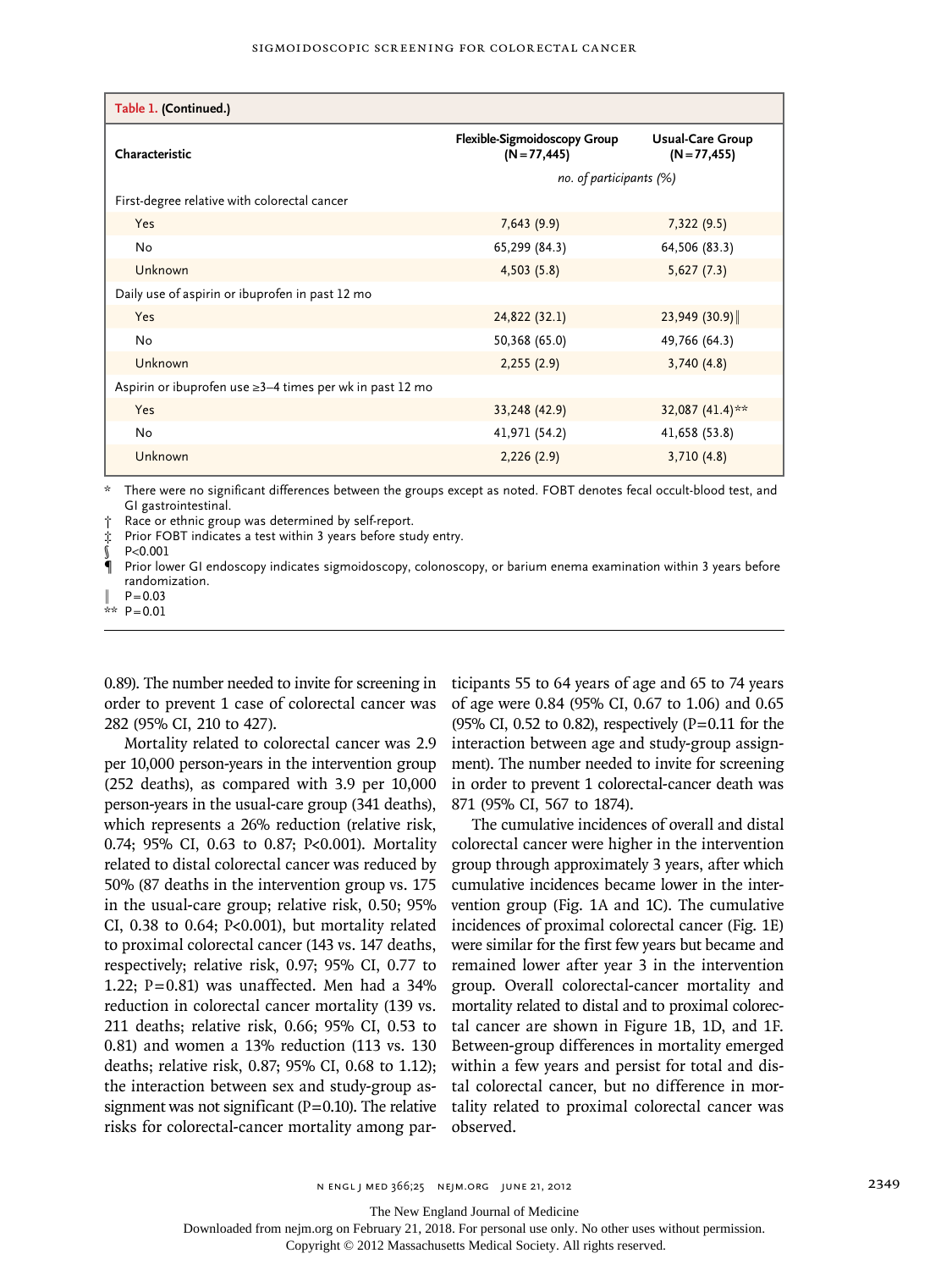| Table 2. Colorectal-Cancer Incidence and Mortality.* |                                                 |                                          |                        |                                            |                                  |         |  |
|------------------------------------------------------|-------------------------------------------------|------------------------------------------|------------------------|--------------------------------------------|----------------------------------|---------|--|
| Variable                                             | Flexible-Sigmoidoscopy Group<br>$(N = 77, 445)$ |                                          |                        | <b>Usual-Care Group</b><br>$(N = 77, 455)$ | <b>Relative Risk</b><br>(95% CI) | P Value |  |
|                                                      | no. of<br>participants                          | rate per 10,000<br>person-yr<br>(95% CI) | no. of<br>participants | rate per 10,000<br>person-yr<br>(95% CI)   |                                  |         |  |
| Incidence                                            |                                                 |                                          |                        |                                            |                                  |         |  |
| All colorectal cancers                               | 1012                                            | $11.9(11.2-12.7)$                        | 1287                   | $15.2(14.4 - 16.0)$                        | $0.79(0.72 - 0.85)$              | < 0.001 |  |
| Location of cancert                                  |                                                 |                                          |                        |                                            |                                  |         |  |
| Distal                                               | 479                                             | $5.6(5.1-6.2)$                           | 669                    | $7.9(7.3 - 8.5)$                           | $0.71(0.64 - 0.80)$              | < 0.001 |  |
| Proximal                                             | 512                                             | $6.0(5.5-6.6)$                           | 595                    | $7.0(6.5 - 7.6)$                           | $0.86(0.76 - 0.97)$              | 0.01    |  |
| Sex                                                  |                                                 |                                          |                        |                                            |                                  |         |  |
| Male                                                 | 567                                             | $13.6(12.4 - 14.7)$                      | 768                    | $18.5(17.2-19.9)$                          | $0.73(0.66 - 0.82)$              | < 0.001 |  |
| Female                                               | 445                                             | 10.3 $(9.4 - 11.3)$                      | 519                    | $12.0(11.0-13.0)$                          | $0.86(0.76 - 0.98)$              | 0.02    |  |
| Age at randomization                                 |                                                 |                                          |                        |                                            |                                  |         |  |
| $55 - 64$ yr                                         | 518                                             | $9.4(8.6 - 10.2)$                        | 662                    | $12.1(11.2-13.0)$                          | $0.78(0.69 - 0.87)$              | < 0.001 |  |
| $65 - 74$ yr                                         | 494                                             | $16.6(15.1-18.1)$                        | 625                    | $20.9(19.3-22.5)$                          | $0.79(0.71 - 0.89)$              | < 0.001 |  |
| <b>Mortality</b>                                     |                                                 |                                          |                        |                                            |                                  |         |  |
| All colorectal-cancer deaths                         | 252                                             | $2.9(2.5-3.2)$                           | 341                    | $3.9(3.5-4.3)$                             | $0.74(0.63 - 0.87)$              | < 0.001 |  |
| Location of cancert                                  |                                                 |                                          |                        |                                            |                                  |         |  |
| <b>Distal</b>                                        | 87                                              | $1.0(0.8-1.2)$                           | 175                    | $2.0(1.7-2.3)$                             | $0.50(0.38 - 0.64)$              | < 0.001 |  |
| Proximal                                             | 143                                             | $1.6(1.4-1.9)$                           | 147                    | $1.7(1.4-2.0)$                             | $0.97(0.77 - 1.22)$              | 0.81    |  |
| Sex                                                  |                                                 |                                          |                        |                                            |                                  |         |  |
| Male                                                 | 139                                             | $3.2(2.7-3.8)$                           | 211                    | $4.9(4.3 - 5.6)$                           | $0.66(0.53 - 0.81)$              | < 0.001 |  |
| Female                                               | 113                                             | $2.6(2.1-3.0)$                           | 130                    | $2.9(2.4-3.4)$                             | $0.87(0.68 - 1.12)$              | 0.28    |  |
| Age at randomization                                 |                                                 |                                          |                        |                                            |                                  |         |  |
| $55 - 64$ yr                                         | 133                                             | $2.4(2.0-2.8)$                           | 157                    | $2.8(2.3-3.2)$                             | $0.84(0.67-1.06)$                | 0.16    |  |
| $65 - 74$ yr                                         | 119                                             | $3.9(3.2 - 4.6)$                         | 184                    | $6.0(5.1-6.9)$                             | $0.65(0.52 - 0.82)$              | < 0.001 |  |

\* The median follow-up time for incidence was 11.9 years (interquartile range, 10.2 to 13.0) and for mortality was 12.1 years (interquartile range, 10.4 to 13.0).

† Distal location was defined as the rectum through the splenic flexure, and proximal as the transverse colon through the cecum. For incidence, the location was unknown for 21 cases in the flexible-sigmoidoscopy group and 23 cases in the usual-care group. For mortality, the location was unknown for 22 deaths in the flexible-sigmoidoscopy group and 19 deaths in the usual-care group.

### **Incidence and Stage of Cancer According to Means of Detection**

Table 3 shows colorectal-cancer incidence and stage according to the means of detection. Screeningdetected cancers accounted for 24.1% of colorectal cancers (244 of 1012) in the intervention group. Among participants with screening-detected cancers, 82.8% of the cancers were distal, whereas among participants who were never screened, 52.8% were distal, and among participants with cancers not detected by screening, 31.6% were distal (P<0.001). Participants with screening-detected cancers were more likely to have early-stage cancer (stage I or II) than participants who were never screened or those whose tumors were not detected

by screening (75.4% vs. 50.9% and 50.7%, respectively; P<0.001 for both comparisons).

# **Incidence and Mortality According to Location and Stage of Cancer**

Table 4 shows colorectal-cancer incidence and mortality according to the location in the colon and the stage at diagnosis. Case fatality rates for stage I, II, III, and IV cancers were similar in the intervention and usual-care groups and were approximately 6%, 11%, 30%, and 79%, respectively. There was a reduction in the incidence of distal colorectal cancer in the intervention group for each cancer stage, ranging from 19.8% for stage I cancers (50 fewer cases) to 61.7% for stage IV cancers (66 fewer cas-

The New England Journal of Medicine

Downloaded from nejm.org on February 21, 2018. For personal use only. No other uses without permission.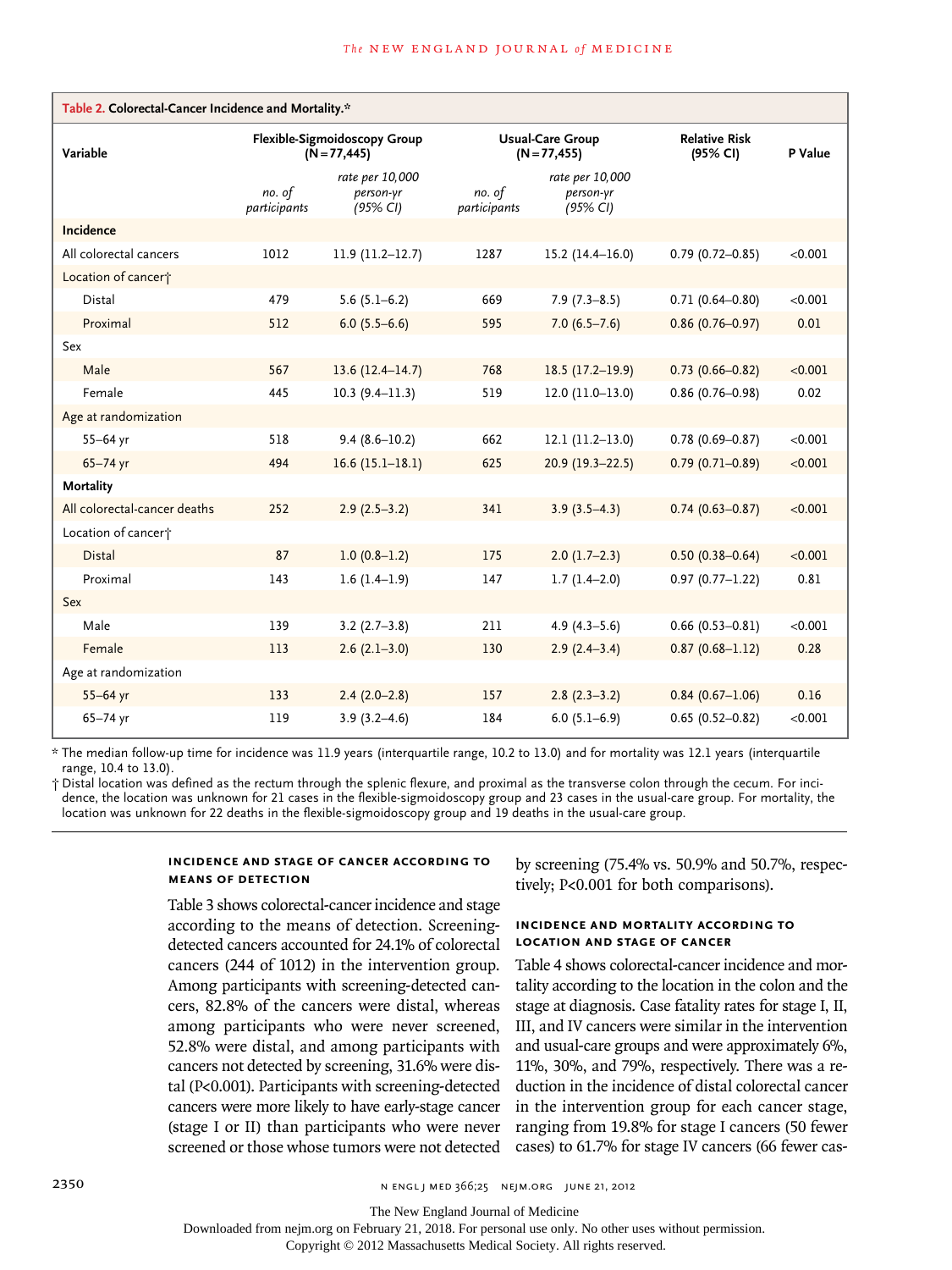

The New England Journal of Medicine

Downloaded from nejm.org on February 21, 2018. For personal use only. No other uses without permission.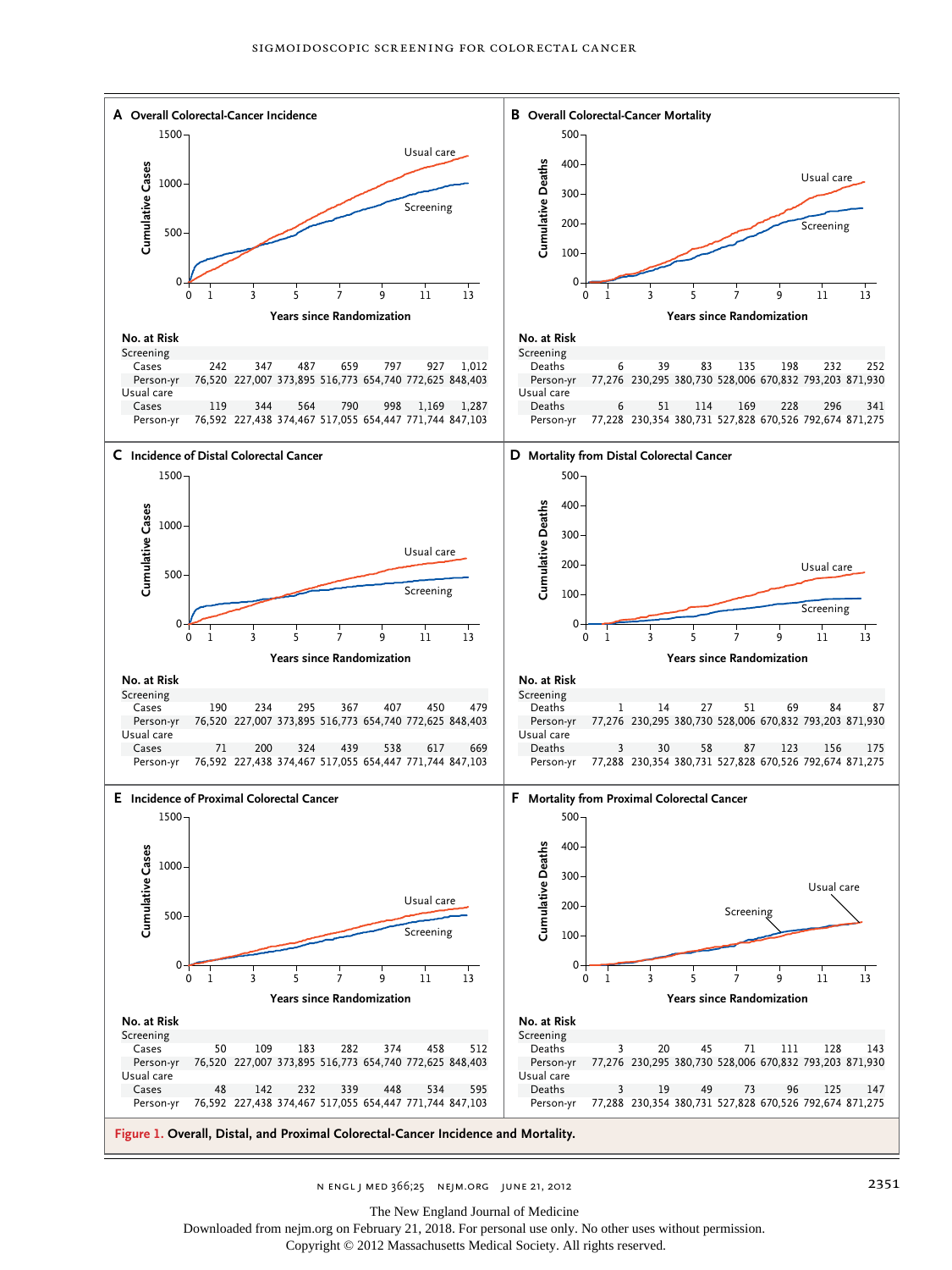| Table 3. Colorectal-Cancer Incidence and Stage According to Means of Detection.               |                           |                       |                 |                              |                                            |              |              |  |
|-----------------------------------------------------------------------------------------------|---------------------------|-----------------------|-----------------|------------------------------|--------------------------------------------|--------------|--------------|--|
| Flexible-Sigmoidoscopy Group<br><b>Usual-Care Group</b><br>$(N = 77, 445)$<br>$(N = 77, 455)$ |                           |                       |                 |                              |                                            |              |              |  |
| Variable                                                                                      | Screening-Detected Cancer |                       |                 |                              | Non-Screening-Detected Cancer              | Total        | Total        |  |
|                                                                                               |                           |                       |                 | In Screened<br>Participants* | In Unscreened<br>Participants <sup>+</sup> |              |              |  |
|                                                                                               | no. at<br>baseline        | no. at<br>$yr$ 3 or 5 | total no. $(%)$ | number (percent)             |                                            |              |              |  |
| All colorectal<br>cancers                                                                     | 192                       | 52                    | 244 (100.0)     | 607 (100.0)                  | 161(100.0)                                 | 1012 (100.0) | 1287 (100.0) |  |
| Location                                                                                      |                           |                       |                 |                              |                                            |              |              |  |
| <b>Distal</b>                                                                                 | 165                       | 37                    | 202 (82.8)      | 192 (31.6)                   | 85 (52.8)                                  | 479 (47.3)   | 669 (52.0)   |  |
| Proximal                                                                                      | 26                        | 15                    | 41(16.8)        | 403 (66.4)                   | 68 (42.2)                                  | 512 (50.6)   | 595 (46.2)   |  |
| Unknown                                                                                       | $\mathbf{1}$              | $\mathbf{0}$          | 1(0.4)          | 12(2.0)                      | 8(5.0)                                     | 21(2.1)      | 23(1.8)      |  |
| Sex                                                                                           |                           |                       |                 |                              |                                            |              |              |  |
| Male                                                                                          | 136                       | 33                    | 169(69.3)       | 324 (53.4)                   | 74 (46.0)                                  | 567 (56.0)   | 768 (59.7)   |  |
| Female                                                                                        | 56                        | 19                    | 75 (30.7)       | 283 (46.6)                   | 87 (54.0)                                  | 445 (44.0)   | 519 (40.3)   |  |
| <b>Stage</b>                                                                                  |                           |                       |                 |                              |                                            |              |              |  |
|                                                                                               | 113                       | 33                    | 146 (59.8)      | 148 (24.4)                   | 40 (24.8)                                  | 334 (33.0)   | 407 (31.6)   |  |
| $\mathbf{H}$                                                                                  | 31                        | $\overline{7}$        | 38 (15.6)       | 160(26.4)                    | 42 (26.1)                                  | 240 (23.7)   | 309 (24.0)   |  |
| III                                                                                           | 24                        | 6                     | 30(12.3)        | 168(27.7)                    | 43 (26.7)                                  | 241 (23.8)   | 328 (25.5)   |  |
| IV                                                                                            | 5                         | 3                     | 8(3.3)          | 107(17.6)                    | 25(15.5)                                   | 140(13.8)    | 209 (16.2)   |  |
| Carcinoid                                                                                     | 17                        | 3                     | 20(8.2)         | 10(1.6)                      | 2(1.2)                                     | 32(3.2)      | 9(0.7)       |  |
| Unknown                                                                                       | $\overline{2}$            | $\mathbf{0}$          | 2(0.8)          | 14(2.3)                      | 9(5.6)                                     | 25(2.5)      | 25(1.9)      |  |

\* This category includes participants who underwent at least one screening flexible sigmoidoscopic examination and who had cancers that were detected because of symptoms, detected by screening performed outside the study protocol, or detected more than 1 year after a positive screening examination.

† This category includes participants who did not undergo a screening flexible sigmoidoscopic examination and who had cancers that were detected because of symptoms or detected by screening performed outside the study protocol.

> es). Mortality related to distal colorectal cancer was also reduced for each stage, by 21.4% for stage I cancers (3 fewer deaths) to 60.7% for stage IV cancers (51 fewer deaths). The incidence of cancer in the proximal colon was reduced by 14.4 to 20.7% in the intervention group for stage I, II, and III cancers (22, 34, and 25 fewer cases, respectively) but by only 2.0% (2 fewer cases) for stage IV disease. The number of deaths from proximal colorectal cancer was similar in the two groups. Overall, there were only 4 fewer deaths from proximal colorectal cancer in the intervention group. Because of the relative paucity of cancers in the descending colon and splenic flexure (Table S2 in the Supplementary Appendix), limiting the definition of distal cancer to cancers in the rectum and sigmoid had little effect on the incidence or mortality results.

#### **Cancer Treatment, Screening Complications and False Positive Results, and Deaths from Other Causes**

The rates of administered treatment for colorectal cancer with surgery, chemotherapy, or radiation therapy were similar overall and according to cancer stage in the two groups (Table S1 in the Supplementary Appendix).

There were 3 bowel perforations, 2 by the same operator, in 107,236 flexible sigmoidoscopic examinations (2.8 per 100,000). Among participants with a positive flexible sigmoidoscopic examination and no cancer detected on follow-up, there were 19 perforations during 17,672 subsequent diagnostic or therapeutic colonoscopic examinations (107.5 per 100,000). False positive results of sigmoidoscopy, with no neoplasia identified at subsequent diagnostic testing, were observed

The New England Journal of Medicine

Downloaded from nejm.org on February 21, 2018. For personal use only. No other uses without permission.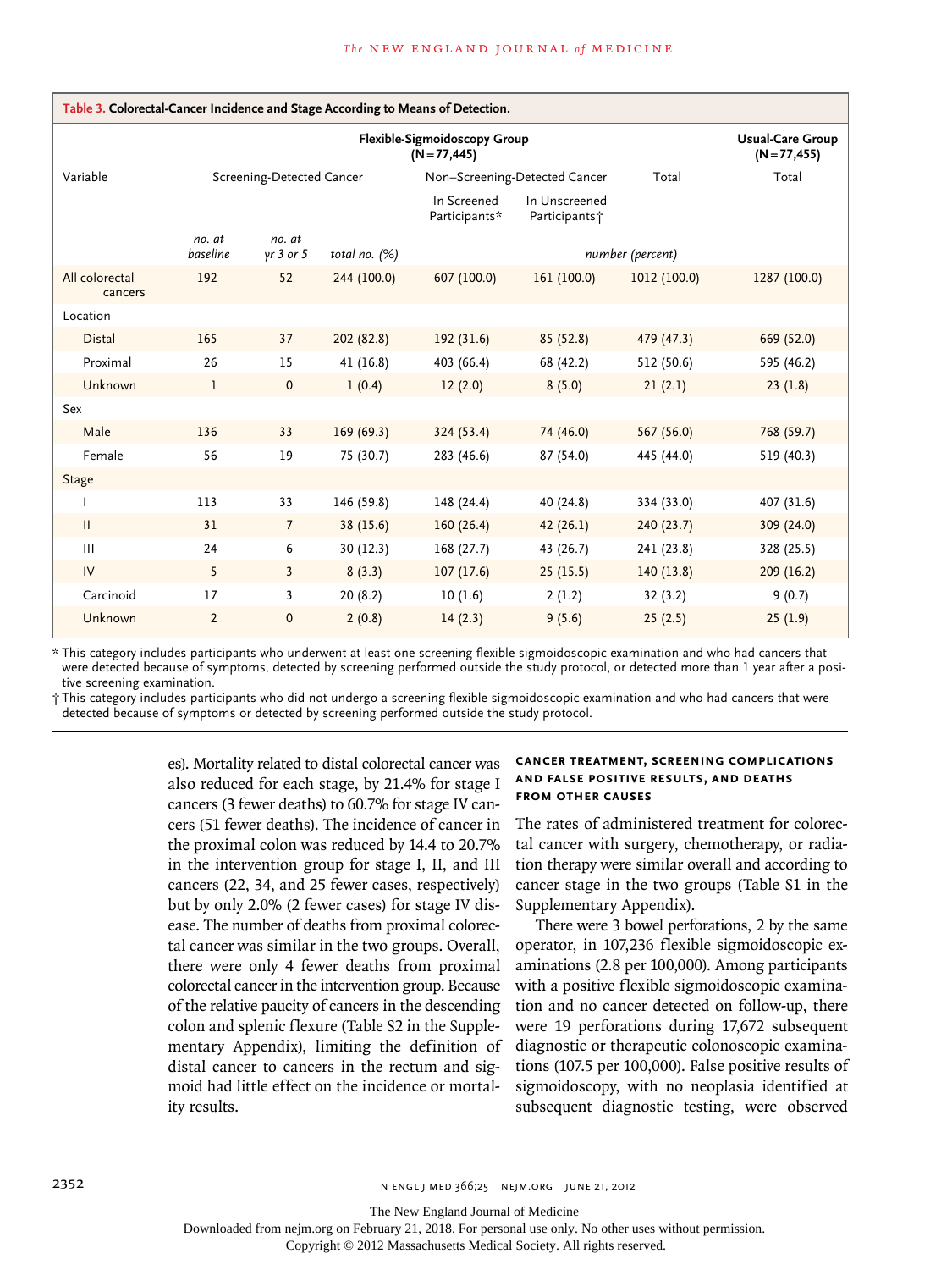| Table 4. Colorectal-Cancer Incidence and Mortality According to Location and Stage. |                     |                  |           |               |                  |                |                |  |
|-------------------------------------------------------------------------------------|---------------------|------------------|-----------|---------------|------------------|----------------|----------------|--|
| Variable                                                                            | <b>Cancer Stage</b> |                  |           |               |                  |                |                |  |
|                                                                                     | $\mathbf{I}$        | $\mathbf{H}$     | III       | IV            | Carcinoid        | Unknown        |                |  |
| Flexible-sigmoidoscopy group                                                        |                     |                  |           |               |                  |                |                |  |
| Cases of colorectal cancer - no.                                                    | 334                 | 240              | 241       | 140           | 32               | 25             | 1012           |  |
| Deaths from colorectal cancer - no. (%)                                             | 20(6.0)             | 26(10.8)         | 70 (29.0) | 113(80.7)     | 3(9.4)           | 20(80.0)       | 252 (24.9)     |  |
| Cases of distal colorectal cancer - no.                                             | 202                 | 110              | 96        | 41            | 24               | 6              | 479            |  |
| Deaths from distal colorectal cancer - no. (%)                                      | 11(5.4)             | 15(13.6)         | 28(29.2)  | 33 (80.5)     | $\Omega$         | $\mathbf 0$    | 87(18.2)       |  |
| Cases of proximal colorectal cancer - no.                                           | 131                 | 130              | 145       | 96            | 8                | $\overline{2}$ | 512            |  |
| Deaths from proximal colorectal cancer - no. (%)                                    | 9(6.9)              | 11(8.5)          | 42 (29.0) | 78 (81.2)     | 3(37.5)          | $\mathbf{0}$   | 143(27.9)      |  |
| Usual-care group                                                                    |                     |                  |           |               |                  |                |                |  |
| Cases of colorectal cancer - no.                                                    | 407                 | 309              | 328       | 209           | 9                | 25             | 1287           |  |
| Deaths from colorectal cancer - no. (%)                                             | 21(5.2)             | 33 (10.7)        | 102(31.1) | 163 (78.0)    | 4(44.4)          | 18 (72.0)      | 341 (26.5)     |  |
| Cases of distal colorectal cancer - no.                                             | 252                 | 144              | 157       | 107           | $\overline{3}$   | 6              | 669            |  |
| Deaths from distal colorectal cancer - no. (%)                                      | 14(5.6)             | 25(17.4)         | 50 (31.8) | 84 (78.5)     | 1(33.3)          | 1(16.7)        | 175 (26.2)     |  |
| Cases of proximal colorectal cancer - no.                                           | 153                 | 164              | 170       | 98            | 6                | $\overline{4}$ | 595            |  |
| Deaths from proximal colorectal cancer - no. (%)                                    | 7(4.6)              | 8(4.9)           | 52 (30.6) | 77 (78.6)     | 3(50.0)          | 0              | 147(24.7)      |  |
| Between-group differences*                                                          |                     |                  |           |               |                  |                |                |  |
| Distal colorectal cancer                                                            |                     |                  |           |               |                  |                |                |  |
| Cases - no. (% reduction in incidence)                                              | 50(19.8)            | 34(23.6)         | 61(38.9)  | 66(61.7)      | $-21 (-700.0)$   | $\Omega$       | 190            |  |
| Deaths - no. (% reduction in mortality)                                             | 3(21.4)             | 10(40.0)         | 22 (44.0) | 51(60.7)      | 1(100.0)         | 1(100.0)       | 88             |  |
| Proximal colorectal cancer                                                          |                     |                  |           |               |                  |                |                |  |
| Cases - no. (% reduction in incidence)                                              | 22(14.4)            | 34 (20.7)        | 25(14.7)  | 2(2.0)        | $-2$ ( $-33.3$ ) | 2(50.0)        | 83             |  |
| Deaths - no. (% reduction in mortality)                                             | $-2$ ( $-28.6$ )    | $-3$ ( $-37.5$ ) | 10(19.2)  | $-1$ $(-1.3)$ | $\mathbf 0$      | $\mathbf 0$    | $\overline{4}$ |  |

\* Differences in cases and deaths were calculated as the number in the usual-care group minus the number in the flexible-sigmoidoscopy group. The percentage difference was calculated as 100-[(flexible-sigmoidoscopy rate÷usual-care rate)×100]. The flexible-sigmoidoscopy rate was defined as cases in the flexible-sigmoidoscopy group divided by the flexible-sigmoidoscopy population, and the usual-care rate as cases in the usual-care group divided by the usual-care population.

among 20% of men and 13% of women.27 Some of the false positive sigmoidoscopic examinations may have been due to false negative results of colonoscopy. Deaths from other causes, excluding prostate, lung, colorectal, and ovarian cancers, totaled 9138 (11.8%) in the intervention group and 9286 (12.0%) in the usual-care group (relative risk, 0.98; 95% CI, 0.96 to 1.01; P=0.28) (Table S3 in the Supplementary Appendix).

colonoscopy in the intervention group during the screening phase by participants without a positive screening examination was 5.5% (95% CI, 4.5 to 6.5). The rate of routine colonoscopy after the screening phase was 47.7% (95% CI, 44.7 to 50.7) in the intervention group and 48.0% (95% CI, 45.2 to 50.8) in the usual-care group.

#### Discussion

# **Endoscopic Contamination**

The estimated rate of endoscopic contamination in the usual-care group during the screening phase was 25.8% (95% CI, 23.6 to 28.0) for flexible sigmoidoscopy, 34.4% (95% CI, 32.0 to 36.8) for colonoscopy, and 46.5% (95% CI, 43.9 to 49.1) for either flexible sigmoidoscopy or colonoscopy. The rate of was reduced by 29%. A significant 14% reduction in

In this randomized study, flexible sigmoidoscopy, as compared with usual care, was associated with a 26% reduction in overall colorectal-cancer mortality and a 21% reduction in the incidence of colorectal cancer. Mortality related to distal colorectal cancer was reduced by 50%, and the incidence

n engl j med 366;25 nejm.org june 21, 2012 2353

The New England Journal of Medicine

Downloaded from nejm.org on February 21, 2018. For personal use only. No other uses without permission.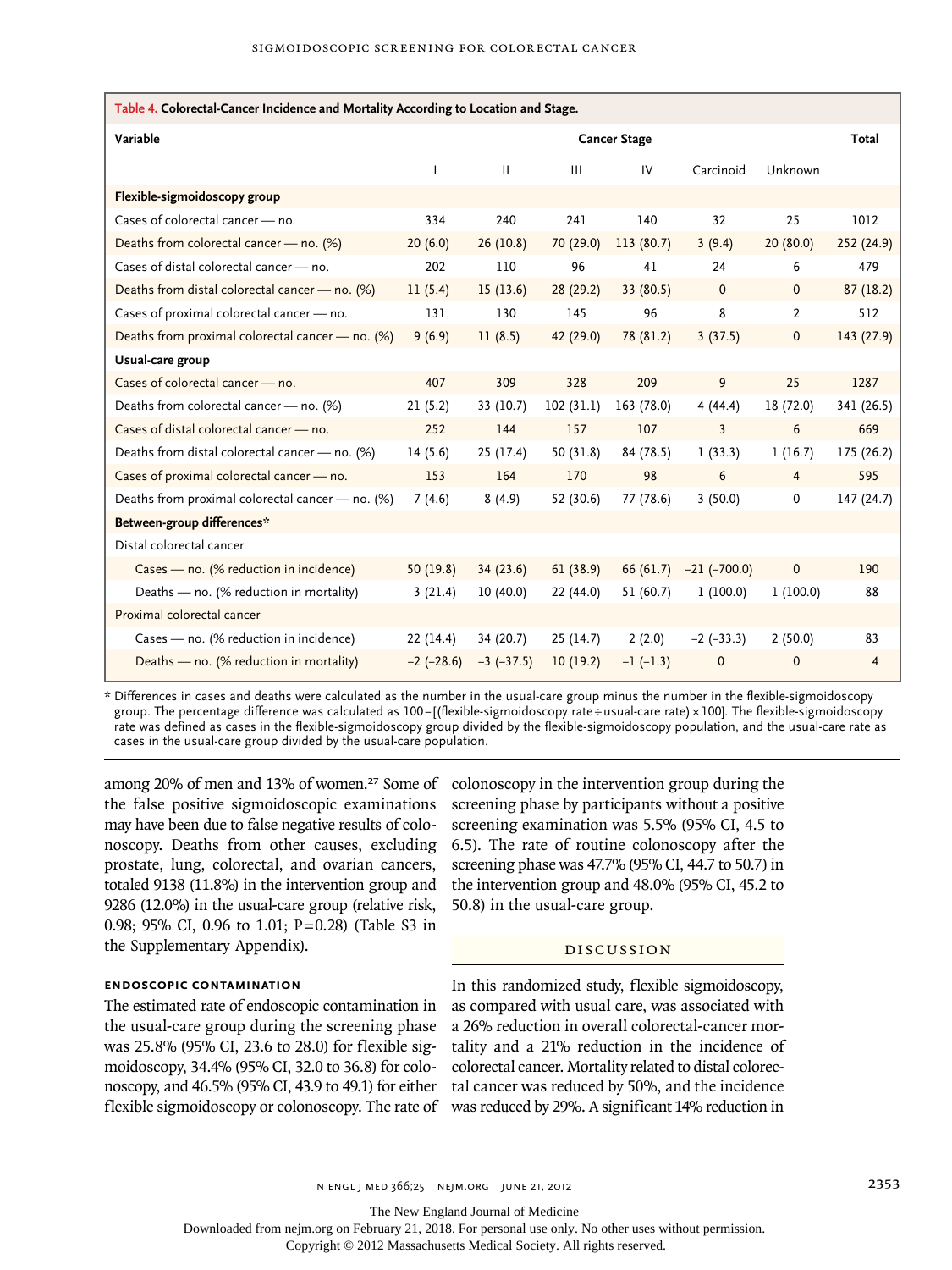the incidence of proximal colorectal cancer was observed, but there was no significant reduction in mortality related to proximal cancer. The baseline characteristics, rate and time of follow-up, treatment, and deaths according to cancer stage were similar in the two study groups, findings that suggest similarities in the underlying risk, biologic features of the cancers, and treatment outcome. These results provide strong support for the observed benefit as being directly attributable to sigmoidoscopic screening.

The observed reductions in incidence and mortality are similar to the results of the United Kingdom<sup>11</sup> and Italian<sup>12</sup> studies of flexible sigmoidoscopy. Although the end results of these trials are similar, there are notable differences among the studies in enrollment criteria, compliance, screening frequency, and the use of endoscopic screening outside the protocol. In the United Kingdom study, a single flexible sigmoidoscopic screening for participants 55 to 64 years of age was performed. In the PLCO trial, two screenings were offered, and participants ranged from 55 to 74 years of age. In the United Kingdom study, 71.2% of participants underwent a screening examination, whereas in the PLCO trial, 86.6% underwent at least one screening. In the PLCO trial, the second screening increased the cumulative diagnostic yield of cancer or advanced adenoma by 26% among women and 34% among men.<sup>14</sup> However, we cannot measure the incremental benefit of the second examination on colorectal-cancer incidence or mortality.

In the United States, endoscopic screening has been widely endorsed,<sup>28,29</sup> and population-based data show an increase in use.<sup>30</sup> We identified substantial use of flexible sigmoidoscopy and colonoscopy in the usual-care group during the time that the intervention group was undergoing screening and in both groups during follow-up after screening. This testing probably reduced the difference in mortality and incidence between the two groups. However, screening in the PLCO trial was performed primarily in the first study year, when 83.5% of participants were screened, whereas in the usual-care group, testing accumulated over time. In conjunction with the European trials, $11,12$ our study confirms that flexible sigmoidoscopy substantially reduces colorectal-cancer incidence and mortality, especially with regard to distal colorectal cancer.

Observational studies have raised doubts about the benefit of endoscopic screening in reducing mortality $31,32$  from and the incidence  $33,34$  of proximal colorectal cancer. There is a lesser degree of protection against cancer in the proximal colon than in the distal colon.<sup>31-36</sup> In the United Kingdom trial of flexible sigmoidoscopy, the benefit with regard to colorectal-cancer incidence and mortality was limited to the distal colon, but only 5% of participants underwent colonoscopy.11 In the Italian study, 8.4% of participants were referred for colonoscopy,<sup>12</sup> and the reductions in the incidence of proximal colorectal cancer (9%) and related mortality (15%) were not significant. In the PLCO trial, we found a significant reduction in the incidence of proximal colorectal cancer. This effect was achieved with a colonoscopy rate of 21.9% as a direct effect of abnormal screening results of flexible sigmoidoscopy, in addition to colonoscopy occurring outside the screening protocol and after the screening period. We did not observe a reduction in mortality related to proximal colorectal cancer. Much of the benefit in reducing colorectal-cancer mortality from screening derives from a reduction in stage IV disease,<sup>4</sup> which has a much higher mortality than lower stages. In the PLCO trial, 79.1% of participants with stage IV disease died of colorectal cancer. For cancers in the distal colon, reductions of more than 60% in the incidence of stage IV disease and related mortality were observed. In contrast, for cancers in the proximal colon, no significant reductions in the incidence of stage IV disease or related mortality were identified. Furthermore, in the intervention group, tumors that were not detected by screening were more likely to be proximal and at a later stage than screening-detected tumors (Table 3).<sup>37</sup>

As compared with the distal colon, the proximal colon poses a more difficult challenge for colorectal-cancer control because of limitations in bowel preparation, a greater prevalence of advanced serrated adenomas, which are harder to detect than conventional adenomas,<sup>38,39</sup> and biologic differences, including a greater incidence of BRAF mutation,<sup>39</sup> microsatellite instability,<sup>38,40</sup> and CpG island methylator phenotype (CIMP).<sup>40</sup> Although our protocol was associated with a reduction in the incidence of proximal colorectal cancer, presumably because of the detection and

The New England Journal of Medicine

Downloaded from nejm.org on February 21, 2018. For personal use only. No other uses without permission.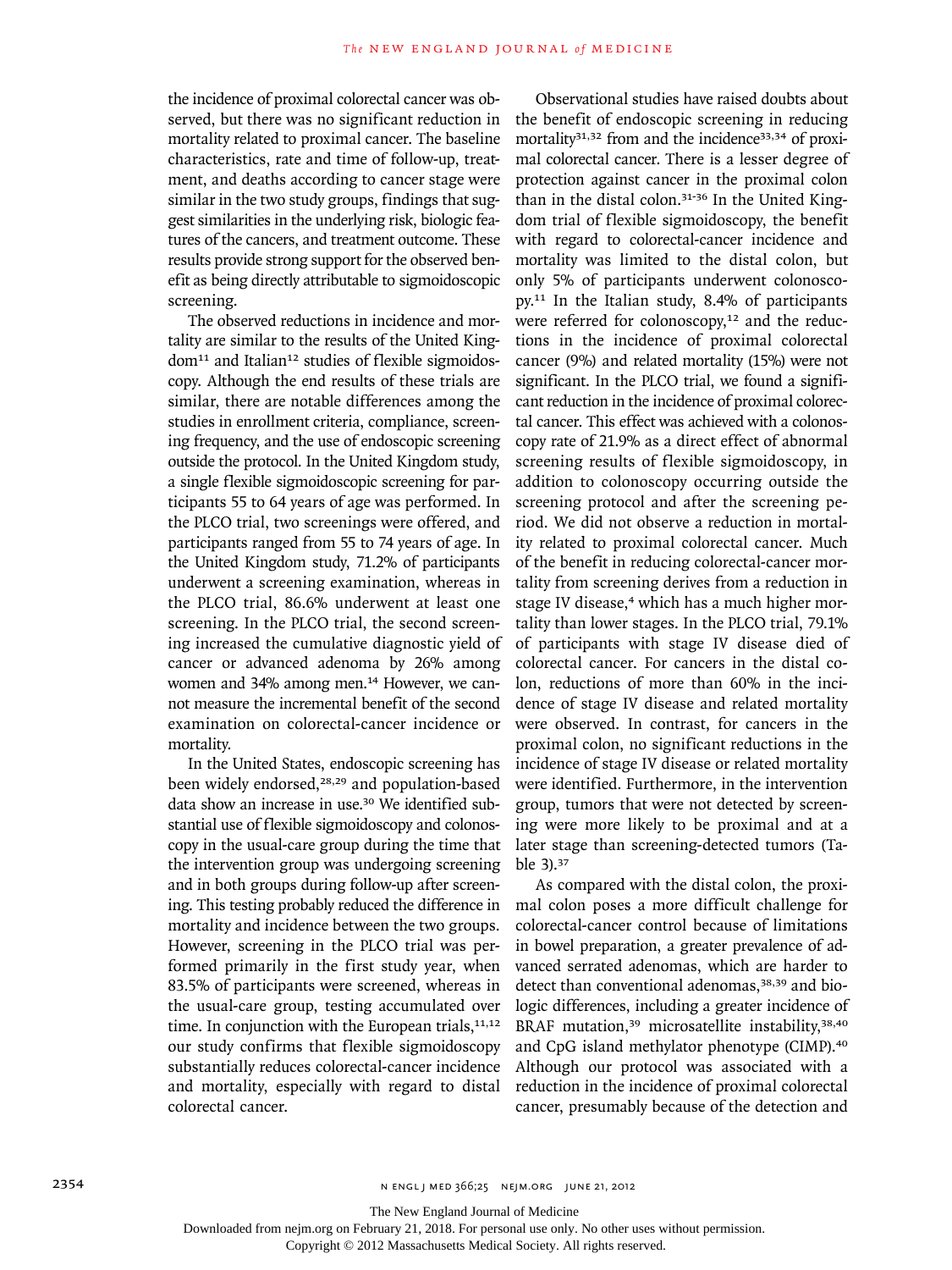removal of precursor adenomas that would otherwise have progressed to cancer, it apparently did not succeed in identifying and successfully removing a proportionally greater number of precursor lesions destined to develop into fatal colorectal cancers. We have estimated that using colonoscopy rather than flexible sigmoidoscopy as the screening method in the PLCO trial would have increased the number of screening-detected cancers by approximately 16 percentage points (from <25% to approximately 40% of colorectal cancers diagnosed in participants assigned to flexible sigmoidoscopy) and that two thirds of that increase would have been attributable to increased detection of proximal colorectal cancer.37 The effect on the incidence of proximal colorectal cancer and related mortality of the additional polyp removal with universal colonoscopy is not known.

The effectiveness of flexible sigmoidoscopy in reducing mortality related to distal colorectal cancer reflects the reduction in cancer incidence, or the reduced number of tumors that could have resulted in death, and the identification of earlierstage tumors, which are less likely to cause death than later-stage tumors. Screening-detected cancers, though accounting for less than 25% of tumors in the intervention group, were distinctly and predominantly at an early stage (Table 3).<sup>37</sup>

Although the trial was not powered to detect the effect of sigmoidoscopic screening on colorectal-cancer mortality and incidence in subgroups, the results are suggestive of a stronger effect among men than among women. This finding may be due to the fact that women had a lower proportion of screening-detected cancers (Table 3) and a higher proportion of proximal colorectal cancers than men.37 A significant differential effect between the screening of participants 55 to 64 years of age and those 65 to 74 years of age was not observed.

Our results can be compared with those of the Minnesota trial of fecal occult-blood testing. After 13 years of follow-up, with six rounds of fecal occult-blood testing and a 38% rate of colonoscopy in the annually screened group, colorectal-cancer incidence was reduced by 12% (a nonsignificant difference) and mortality by 33% (a significant difference).<sup>41</sup> In the PLCO trial, after a median follow-up of 11.9 years with up to two flexible sigmoidoscopic screenings in addition to screenings outside the protocol in both groups, incidence was reduced by 21% and mortality by 26%. Endoscopic testing appears to have a more potent protective effect than fecal occult-blood testing in reducing the incidence of colorectal cancer and requires fewer rounds of testing, presumably because endoscopic testing detects more precursor adenomas.7-9 However, whether endoscopic evaluation is a better screening test depends on the population and available resources.

In conclusion, screening with flexible sigmoidoscopy, in conjunction with colonoscopy (predominantly) for diagnosis and management after abnormal test results, was associated with a significant and clinically important decrease in colorectal-cancer incidence and mortality. The incidence of colorectal cancer was reduced in both the distal and proximal colon. A significant reduction in mortality was observed only for cancer in the distal colon.

Supported by contracts from the Division of Cancer Prevention, National Cancer Institute, to the 10 screening centers and to the coordinating center (N01-CN-25476, to Westat; N01-CN-25511, to the University of Pittsburgh Cancer Institute; N01-CN-25512, to Henry Ford Health System; N01-CN-25513, to the University of Minnesota School of Public Health; N01-CN-25514, to the University of Colorado; N01-CN-25515, to Pacific Health Research and Education Institute; N01-CN-25516, to Washington University; N01-CN-25518, to Marshfield Clinic Research Foundation; N01-CN-25522, to Georgetown University Medical Center; N01-CN-25524, to the University of Utah; and N01-CN-75022, to the University of Alabama at Birmingham).

Dr. Andriole reports receiving consulting fees, payment for the development of presentations, and payment for travel, accommodation, and meeting expenses from Amgen; consulting fees, stock options, and payment for travel, accommodation, and meeting expenses from Augmenix; consulting fees and payment for travel, accommodation, and meeting expenses from Bayer; consulting fees and payment for travel, accommodation, and meeting expenses from Bristol-Myers Squibb; consulting fees, stock options, and payment for travel, accommodation, and meeting expenses from Cambridge Endo; consulting fees and payment for travel, accommodation, and meeting expenses from Caris; consulting fees and payment for travel, accommodation, and meeting expenses from GlaxoSmithKline; consulting fees and payment for travel, accommodation, and meeting expenses from Janssen Biotech; consulting fees and payment for travel, accommodation, and meeting expenses from Myriad Genetics; consulting fees and payment for travel, accommodation, and meeting expenses from Steba Biotech; consulting fees and payment for travel, accommodation, and meeting expenses from Ortho Clinical Diagnostics; consulting fees and stock options from Viking Medical; royalties from UpToDate and Year Book of Urology; stock options from Envisioneering Medical; and grant support to his institution from Johnson & Johnson, Medivation, and Wilex; and being a member of an independent data monitoring committee for Amarex. Dr. Schoen reports receiving stock options from Onconome. No other potential conflict of interest relevant to this article was reported.

Disclosure forms provided by the authors are available with the full text of this article at NEJM.org.

The New England Journal of Medicine

Downloaded from nejm.org on February 21, 2018. For personal use only. No other uses without permission.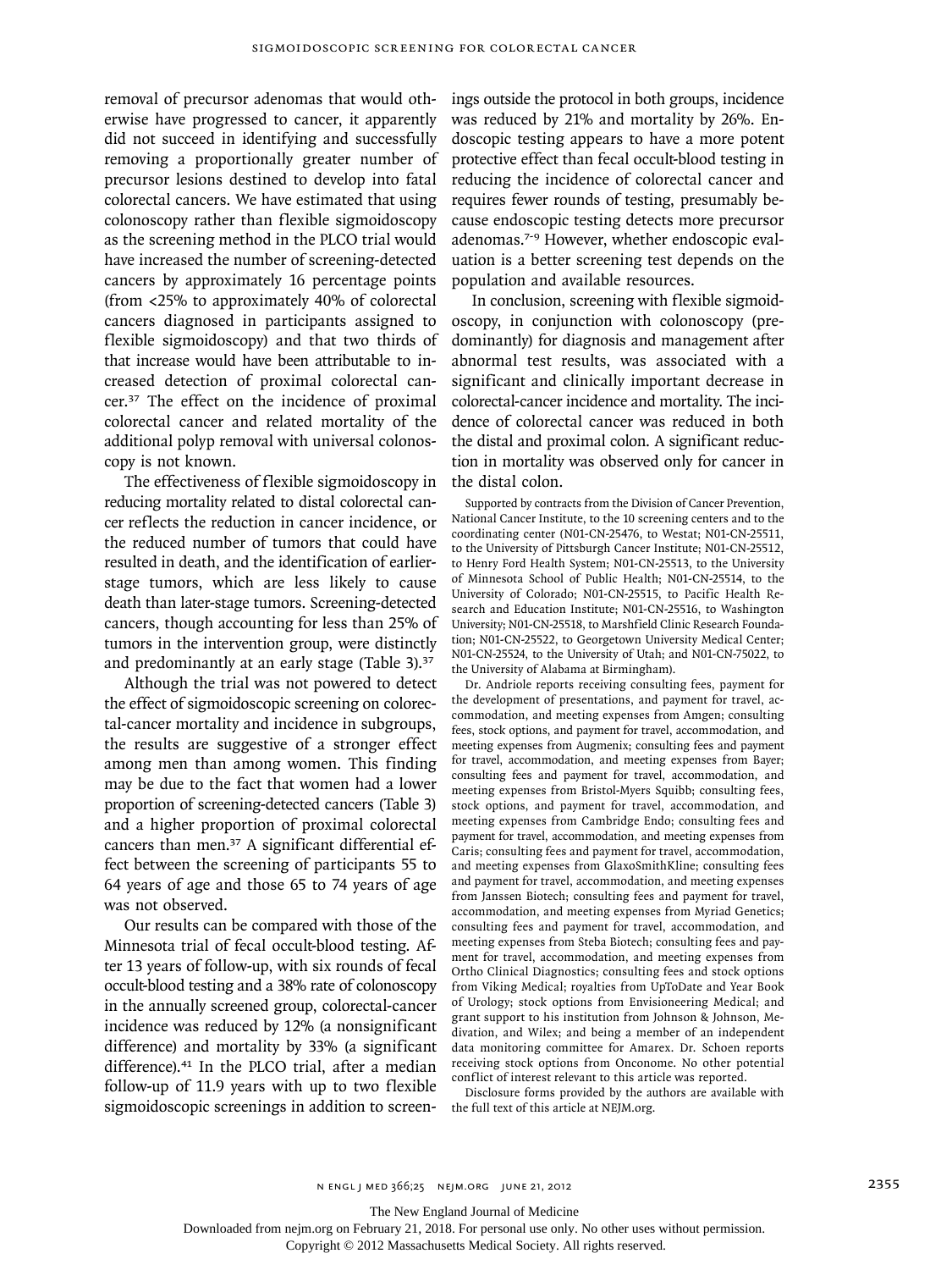#### **appendix**

The authors' affiliations are as follows: the Departments of Medicine (R.E.S.) and Epidemiology (R.E.S., J.L.W.), University of Pittsburgh, and the University of Pittsburgh Cancer Institute (R.E.S., J.L.W.), Pittsburgh; the Divisions of Cancer Prevention (P.F.P., G.I., B.S.K., P.C.P., C.D.B.) and Cancer Epidemiology and Genetics (M.P.P.), National Cancer Institute, and the Office of Disease Prevention (J.K.G.), National Institutes of Health, Bethesda; and Westat (B.O., D.M.C.) and Information Management Services (P.W., T.L.R.), Rockville — all in Maryland; Pacific Health Research and Education Institute, Honolulu (L.A.Y.); the Department of Health Studies and Environmental Health Sciences, University of Minnesota, Minneapolis (T.C.); the Department of Medicine, Howard University (A.O.L.), and Georgetown University (C.I.) — both in Washington, DC; M.D. Anderson Cancer Center, Houston (R.B.); Washington University, St. Louis (G.L.A.); Huntsman Cancer Institute, University of Utah, Salt Lake City (S.S.B.); Anschutz Cancer Pavilion, University of Colorado, Denver (E.D.C.); the School of Medicine, University of Alabama at Birmingham, Birmingham (M.N.F.); Henry Ford Health System, Detroit (C.C.J.); Marshfield Clinic Research Foundation, Marshfield, WI (D.J.R.); and the Dalla Lana School of Public Health, University of Toronto, Toronto (A.B.M.).

#### **References**

**1.** Siegel R, Ward E, Brawley O, Jemal A. Cancer statistics, 2011: the impact of eliminating socioeconomic and racial disparities on premature cancer deaths. CA Cancer J Clin 2011;61:212-36.

**2.** Hardcastle JD, Chamberlain JO, Robinson MH, et al. Randomised controlled trial of faecal-occult-blood screening for colorectal cancer. Lancet 1996;348:1472-7. **3.** Kronborg O, Jorgensen OD, Fenger C, Rasmussen M. Randomized study of biennial screening with a faecal occult blood test: results after nine screening rounds. Scand J Gastroenterol 2004;39: 846-51.

**4.** Mandel JS, Church TR, Ederer F, Bond JH. Colorectal cancer mortality: effectiveness of biennial screening for fecal occult blood. J Natl Cancer Inst 1999;91:434-7.

**5.** Mandel JS, Church TR, Bond JH, et al. The effect of fecal occult-blood screening on the incidence of colorectal cancer. N Engl J Med 2000;343:1603-7.

**6.** Hewitson P, Glasziou P, Watson E, Towler B, Irwig L. Cochrane systematic review of colorectal cancer screening using the fecal occult blood test (Hemoccult): an update. Am J Gastroenterol 2008; 103:1541-9.

**7.** Hol L, van Leerdam ME, van Ballegooijen M, et al. Screening for colorectal cancer: randomised trial comparing guaiacbased and immunochemical faecal occult blood testing and flexible sigmoidoscopy. Gut 2010;59:62-8.

**8.** Segnan N, Senore C, Andreoni B, et al. Comparing attendance and detection rate of colonoscopy with sigmoidoscopy and FIT for colorectal cancer screening. Gastroenterology 2007;132:2304-12.

**9.** Quintero E, Castells A, Bujanda L, et al. Colonoscopy vs. fecal immunochemical testing in colorectal-cancer screening. N Engl J Med 2012;366:697-706.

**10.** Weissfeld JL, Schoen RE, Pinsky PF, et al. Flexible sigmoidoscopy in the PLCO cancer screening trial: results from the baseline screening examination of a randomized trial. J Natl Cancer Inst 2005;97: 989-97.

**11.** Atkin WS, Edwards R, Kralj-Hans I, et al. Once-only flexible sigmoidoscopy

screening in prevention of colorectal cancer: a multicentre randomised controlled trial. Lancet 2010;375:1624-33.

**12.** Segnan N, Armaroli P, Bonelli L, et al. Once-only sigmoidoscopy in colorectal cancer screening: follow-up findings of the Italian randomized controlled trial — SCORE. J Natl Cancer Inst 2011;103:1310- 22.

**13.** Hoff G, Grotmol T, Skovlund E, Bretthauer M. Risk of colorectal cancer seven years after flexible sigmoidoscopy screening: randomised controlled trial. BMJ 2009;338:b1846.

**14.** Weissfeld JL, Schoen RE, Pinsky PF, et al. Flexible sigmoidoscopy in the randomized Prostate, Lung, Colorectal and Ovarian (PLCO) Cancer Screening Trial: added yield from a second screening examination. J Natl Cancer Inst 2012;104:280-9.

**15.** Prorok PC, Andriole GL, Bresalier RS, et al. Design of the Prostate, Lung, Colorectal and Ovarian (PLCO) Cancer Screening Trial. Control Clin Trials 2000; 21:Suppl:273S-309S.

**16.** Simpson NK, Johnson CC, Ogden SL, et al. Recruitment strategies in the Prostate, Lung, Colorectal and Ovarian (PLCO) Cancer Screening Trial: the first six years. Control Clin Trials 2000;21:Suppl:356S-378S.

**17.** Fleming ID, Cooper JS, Henson DE, et al. AJCC cancer staging manual. 5th ed. Philadelphia: Lippincott-Raven, 1997.

**18.** Miller AB, Yurgalevitch S, Weissfeld JL. Death review process in the Prostate, Lung, Colorectal and Ovarian (PLCO) Cancer Screening Trial. Control Clin Trials 2000;21:Suppl:400S-406S.

**19.** Schoen RE, Pinsky PF, Weissfeld JL, et al. Utilization of surveillance colonoscopy in community practice. Gastroenterology 2010;138:73-81.

**20.** Pinsky PF, Schoen RE, Weissfeld JL, et al. The yield of surveillance colonoscopy by adenoma history and time to examination. Clin Gastroenterol Hepatol 2009;7: 86-92.

**21.** Ahlbom A. Biostatistics for epidemiologists. Boca Raton, FL: Lewis, 1993.

**22.** Izmirlian G. Estimation of the relative risk following group sequential proce-

dure based upon the weighted log-rank statistic. Ithaca, NY: Cornell University Library, February 2011 (http://arxiv.org/ abs/1102.5088).

**23.** DeMets DL, Lan G. The alpha spending function approach to interim data analyses. Cancer Treat Res 1995;75:1-27.

**24.** Lin DY, Yao Q, Ying ZL. A general theory on stochastic curtailment for censored survival data. J Am Stat Assoc 1999; 94:510-21.

**25.** SAS/STAT, version 9. Cary, NC: SAS Institute, 2010.

**26.** R: a language and environment for statistical computing. Vienna: R Foundation for Statistical Computing, 2010.

**27.** Croswell JM, Kramer BS, Kreimer AR, et al. Cumulative incidence of false-positive results in repeated, multimodal cancer screening. Ann Fam Med 2009;7:212-22.

**28.** Levin B, Lieberman DA, McFarland B, et al. Screening and surveillance for the early detection of colorectal cancer and adenomatous polyps, 2008: a joint guideline from the American Cancer Society, the US Multi-Society Task Force on Colorectal Cancer, and the American College of Radiology. Gastroenterology 2008; 134:1570-95.

**29.** U.S. Preventive Services Task Force. Screening for colorectal cancer: U.S. Preventive Services Task Force recommendation statement. Ann Intern Med 2008;149: 627-37.

**30.** Vital signs: colorectal cancer screening, incidence, and mortality — United States, 2002–2010. MMWR Morb Mortal Wkly Rep 2011;60:884-9.

**31.** Baxter NN, Goldwasser MA, Paszat LF, Saskin R, Urbach DR, Rabeneck L. Association of colonoscopy and death from colorectal cancer. Ann Intern Med 2009; 150:1-8.

**32.** Singh H, Nugent Z, Demers AA, Kliewer EV, Mahmud SM, Bernstein CN. The reduction in colorectal cancer mortality after colonoscopy varies by site of the cancer. Gastroenterology 2010;139: 1128-37.

**33.** Singh H, Nugent Z, Mahmud SM, Demers AA, Bernstein CN. Predictors of colorectal cancer after negative colonos-

2356 **1223** n engl j med 366;25 Nejm.org june 21, 2012

The New England Journal of Medicine

Downloaded from nejm.org on February 21, 2018. For personal use only. No other uses without permission.